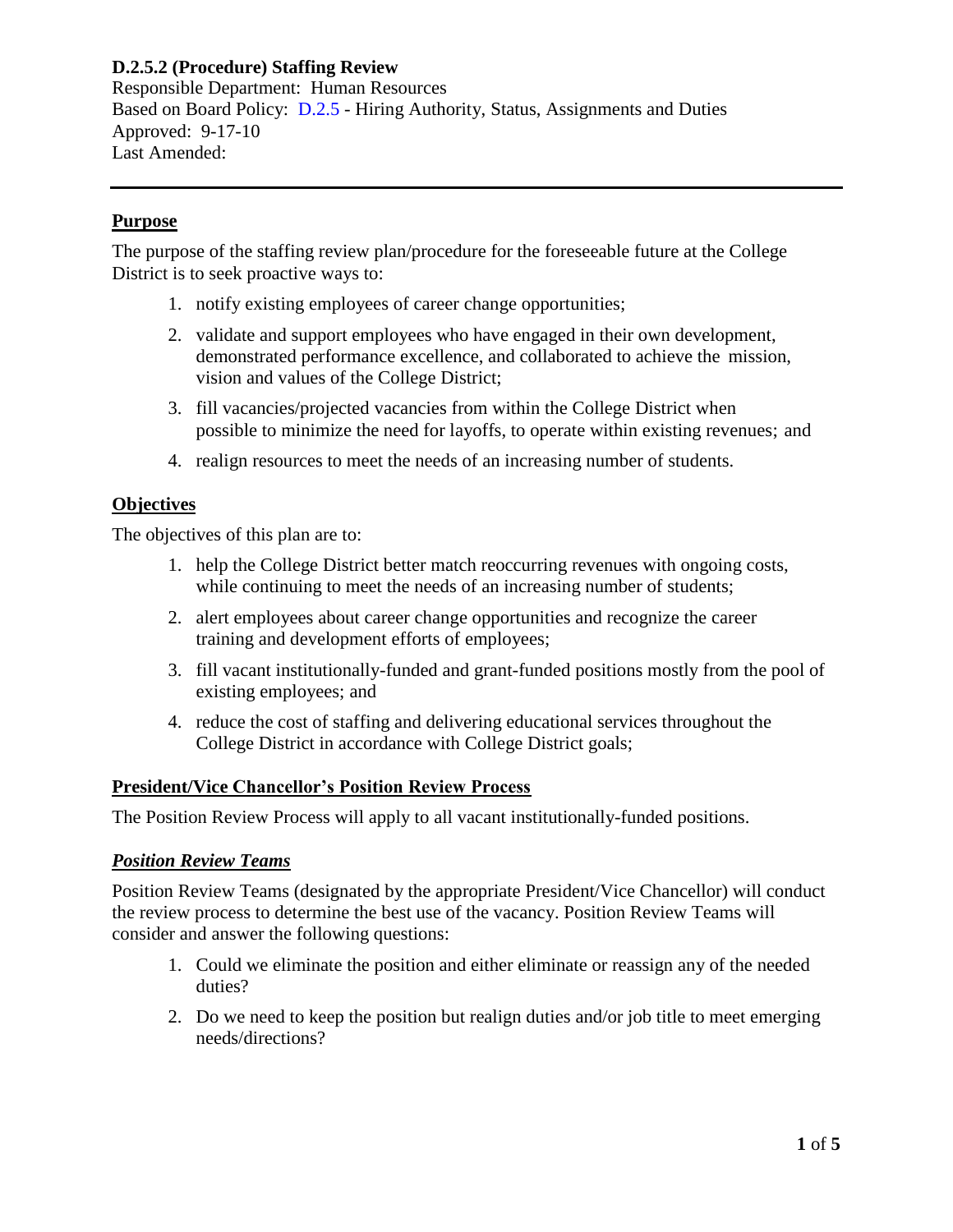Responsible Department: Human Resources Based on Board Policy: [D.2.5](https://www.alamo.edu/siteassets/district/about-us/leadership/board-of-trustees/policies-pdfs/section-d/d.2.5-policy.pdf) - Hiring Authority, Status, Assignments and Duties Approved: 9-17-10 Last Amended:

- 3. Could we collaborate with other College District colleges or units to combine forces using a shared position?
- 4. Do we need to continue the position as is?
- 5. If the position needs to be refilled, why?

The President/Vice Chancellor will determine the best use of a position and may reassign staff and evaluate the net position vacancy. This process applies to all faculty and non-faculty positions. When creation of a new position is required, the following questions will be asked**:**

- 1. Do we need this position to support the goals of the College District?
- 2. Could we eliminate an existing position and move that person to the new position?
- 3. Could we collaborate with other College District colleges or units to share a position?
- 4. Could we advertise internally to fill the position possibly creating another vacancy for consideration?

# *Chancellor's Executive Review Team*

If the pending staffing action falls within the staffing plan for any of the College District's Strategic Initiatives or involves work outside of a single President's or Vice Chancellor's scope, the President or Vice Chancellor with the pending staffing issue will make a presentation before the Chancellor's Executive Team (Presidents/Vice Chancellors/Chancellor) to affirm and receive assistance and support for the option(s) being considered before moving forward. The impact of the staffing action on the colleges and other units will be taken into consideration. As staffing patterns and goals are developed, those staffing patterns and goals will become an integral part of the review process.

Position additions and transactions that result in a net increase in FTEs and/or salary expenses require the approval of the Chancellor.

## *Role of Human Resources*

:

In all deliberations a representative of Human Resources will be assigned to act as an advisor on the rights and reasonable expectations of College District employees under any set of options.

When one or more options have been developed a President or Vice Chancellor will work further with the Human Resources representative to implement the approved option.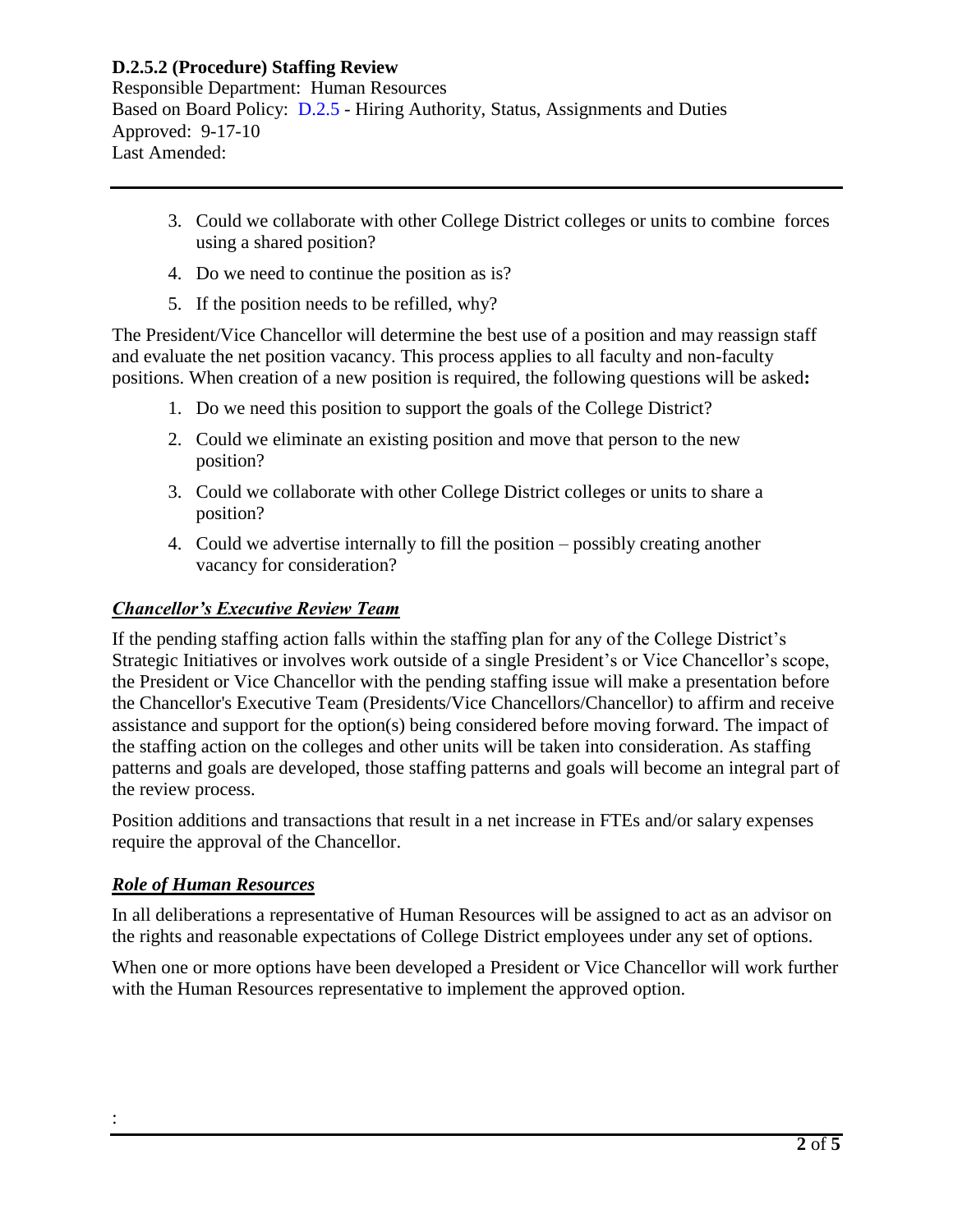Responsible Department: Human Resources Based on Board Policy: [D.2.5](https://www.alamo.edu/siteassets/district/about-us/leadership/board-of-trustees/policies-pdfs/section-d/d.2.5-policy.pdf) - Hiring Authority, Status, Assignments and Duties Approved: 9-17-10 Last Amended:

#### **Posting Net Vacancies**

Position vacancies resulting from the review process will be posted by Human Resources for internal candidates only unless a position requires experience or skills not currently available in the employee population. Internal positions will be posted every Friday until the position is filled by an employee of the College District.

A small number of positions may require experience or skills not currently available in the employee population. Such unique cases can be presented to the Chancellor and his/her Executive Team at any time for their review and comment. The Chancellor, who will take all such comments under advisement, may or may not approve an external posting initially or after internal posting has been completed.

### **Filling Positions**

When filling a position by eliminating a position and moving a person laterally to another position or as a promotion (a reorganization) within a President's or Vice Chancellor's purview, the steps will be:

- 1. Identify the job description for the position to be filled.
- 2. Collaborate with Human Resources to assure the employee being moved meets the requirements for the new position and that all other employment issues are addressed.
- 3. Complete paperwork and make the move.

All such promotions, reassignments, and other personnel actions shall be in accordance with Policies [D.2.5](https://www.alamo.edu/siteassets/district/about-us/leadership/board-of-trustees/policies-pdfs/section-d/d.2.5-policy.pdf) and [D.8.2,](https://www.alamo.edu/siteassets/district/about-us/leadership/board-of-trustees/policies-pdfs/section-d/d.8.2-policy.pdf) and Procedures [D.2.5.1,](https://www.alamo.edu/siteassets/district/about-us/leadership/board-of-trustees/policies-pdfs/section-d/d.2.5.1-procedure.pdf) [D.8.2.1,](https://www.alamo.edu/siteassets/district/about-us/leadership/board-of-trustees/policies-pdfs/section-d/d.8.2.1-procedure.pdf) and [D.8.2.2.](https://www.alamo.edu/siteassets/district/about-us/leadership/board-of-trustees/policies-pdfs/section-d/d.8.2.2-procedure.pdf)

When filling a position when there is no obvious lateral move or promotion opportunity from within the college or other unit, the steps will be:

- 1. Advertise the position internally across the College District.
- 2. Create a search team to conduct the interview/selection process.
- 3. Select an internal candidate if one meets the need.
- 4. If no candidate meets the need, advertise externally.

If the new/vacant position relates to any listed Strategic Cost Reduction initiative, the President/Vice Chancellor must present it to the Chancellor's Executive Team for review and approval.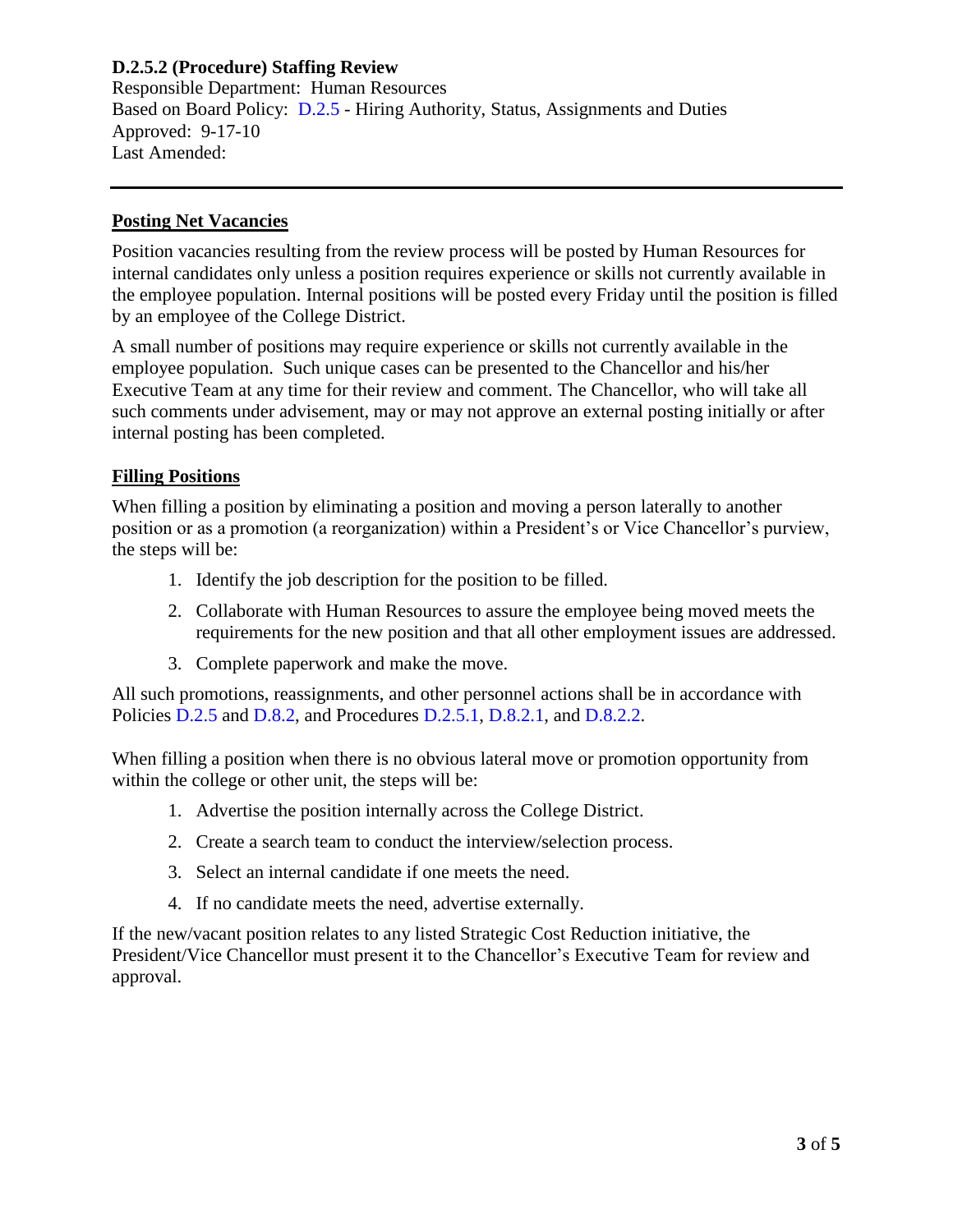Responsible Department: Human Resources Based on Board Policy: [D.2.5](https://www.alamo.edu/siteassets/district/about-us/leadership/board-of-trustees/policies-pdfs/section-d/d.2.5-policy.pdf) - Hiring Authority, Status, Assignments and Duties Approved: 9-17-10 Last Amended:



The following chart illustrates the staffing review process: